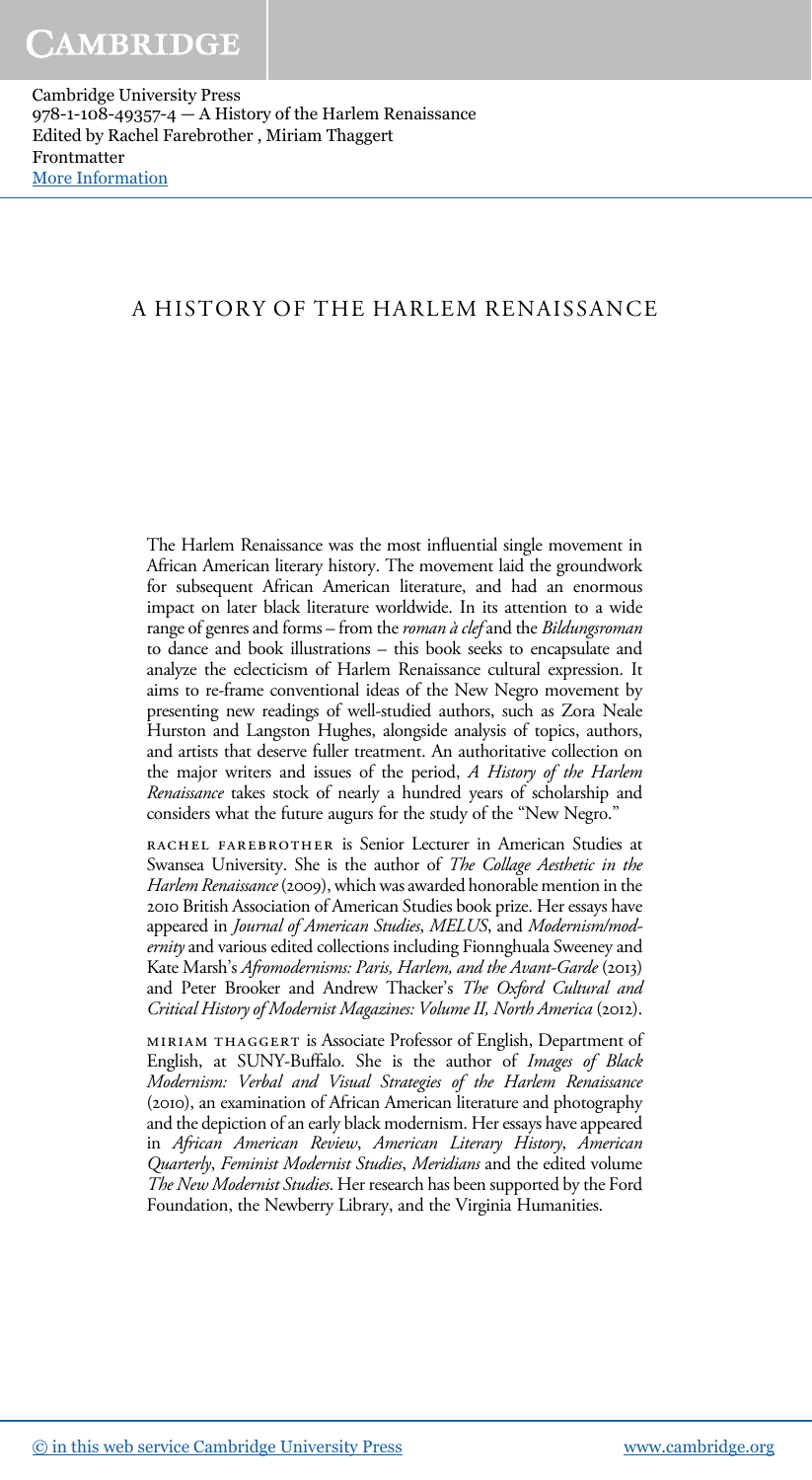# A HISTORY OF THE HARLEM RENAISSANCE

edited by

RACHEL FAREBROTHER

Swansea University

MIRIAM THAGGERT SUNY-Buffalo

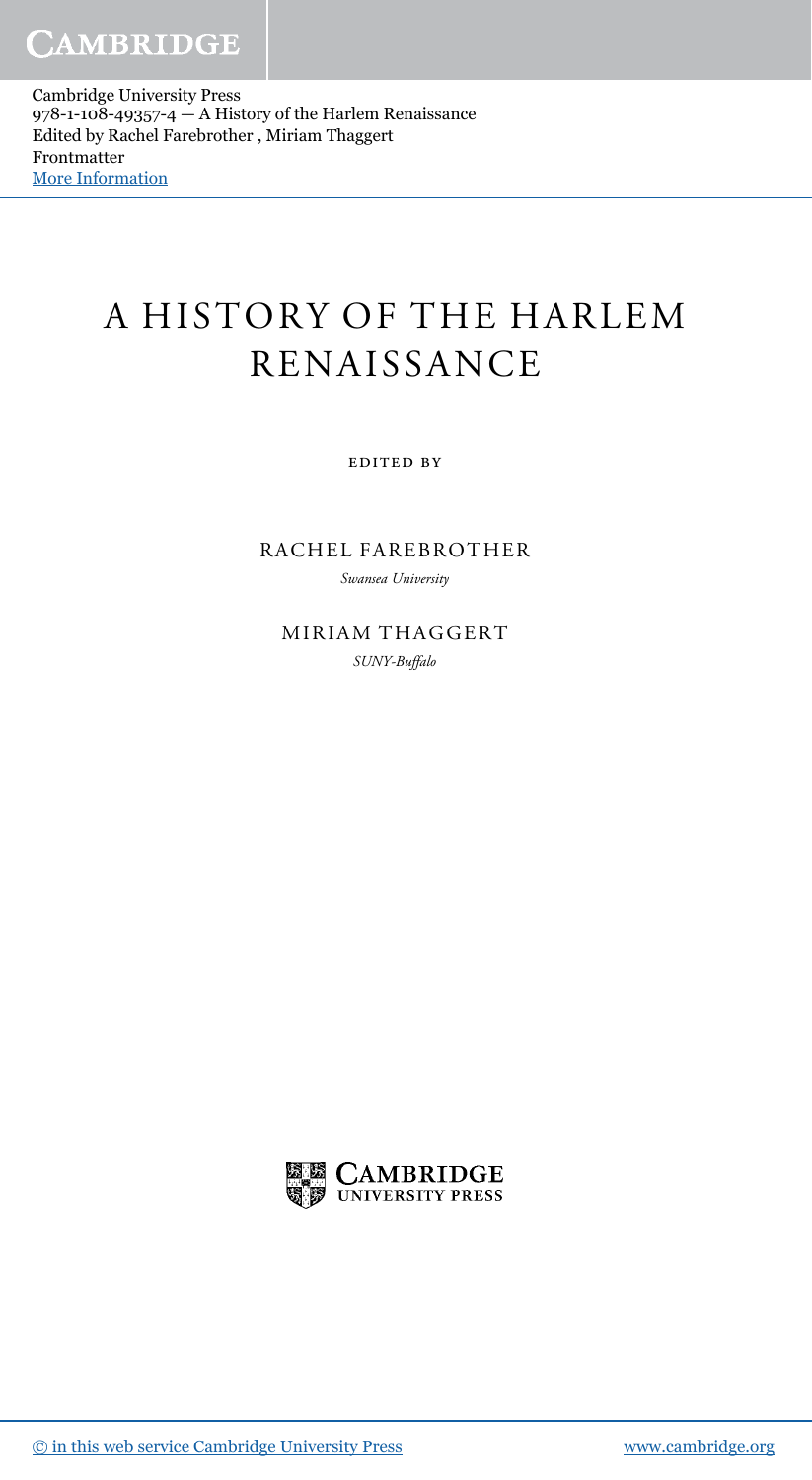## CAMBRIDGE

Cambridge University Press 978-1-108-49357-4 — A History of the Harlem Renaissance Edited by Rachel Farebrother , Miriam Thaggert Frontmatter [More Information](www.cambridge.org/9781108493574)



University Printing House, Cambridge CB2 8BS, United Kingdom

One Liberty Plaza, 20th Floor, New York, ny 10006, USA

477 Williamstown Road, Port Melbourne, vic 3207, Australia

314–321, 3rd Floor, Plot 3, Splendor Forum, Jasola District Centre, New Delhi – 110025, India

79 Anson Road, #06–04/06, Singapore 079906

Cambridge University Press is part of the University of Cambridge.

It furthers the University's mission by disseminating knowledge in the pursuit of education, learning, and research at the highest international levels of excellence.

> www.cambridge.org Information on this title: www.cambridge.org/9781108493574 DOI: 10.1017/9781108656313

> > © Cambridge University Press 2021

This publication is in copyright. Subject to statutory exception and to the provisions of relevant collective licensing agreements, no reproduction of any part may take place without the written permission of Cambridge University Press.

First published 2021

Printed in the United Kingdom by TJ Books Ltd, Padstow Cornwall

A catalogue record for this publication is available from the British Library.

isbn 978-1-108-49357-4 Hardback

Cambridge University Press has no responsibility for the persistence or accuracy of URLs for external or third-party internet websites referred to in this publication and does not guarantee that any content on such websites is, or will remain, accurate or appropriate.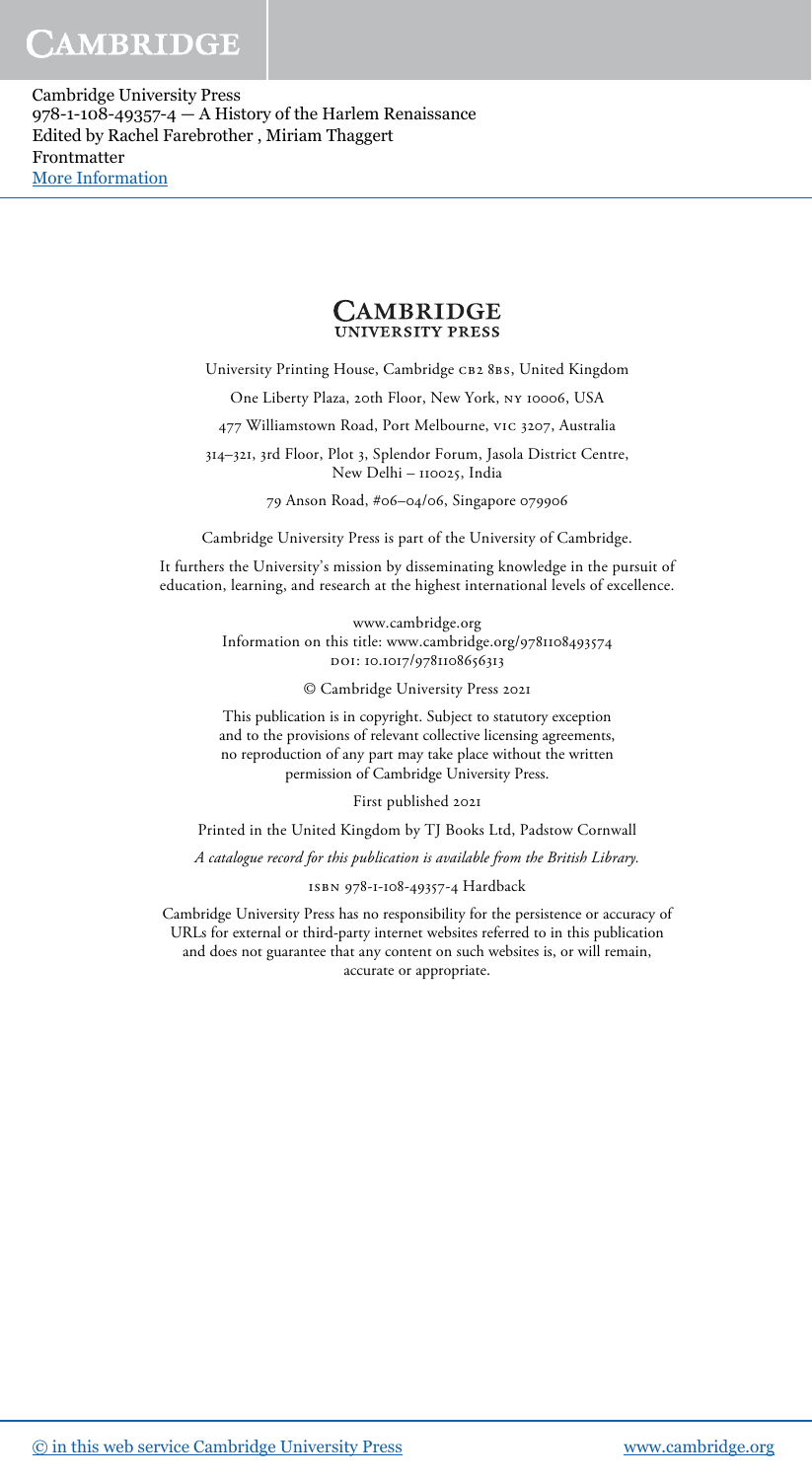# **CAMBRIDGE**

Cambridge University Press 978-1-108-49357-4 — A History of the Harlem Renaissance Edited by Rachel Farebrother , Miriam Thaggert Frontmatter [More Information](www.cambridge.org/9781108493574)

> In Memoriam: Cheryl A. Wall 1948–2020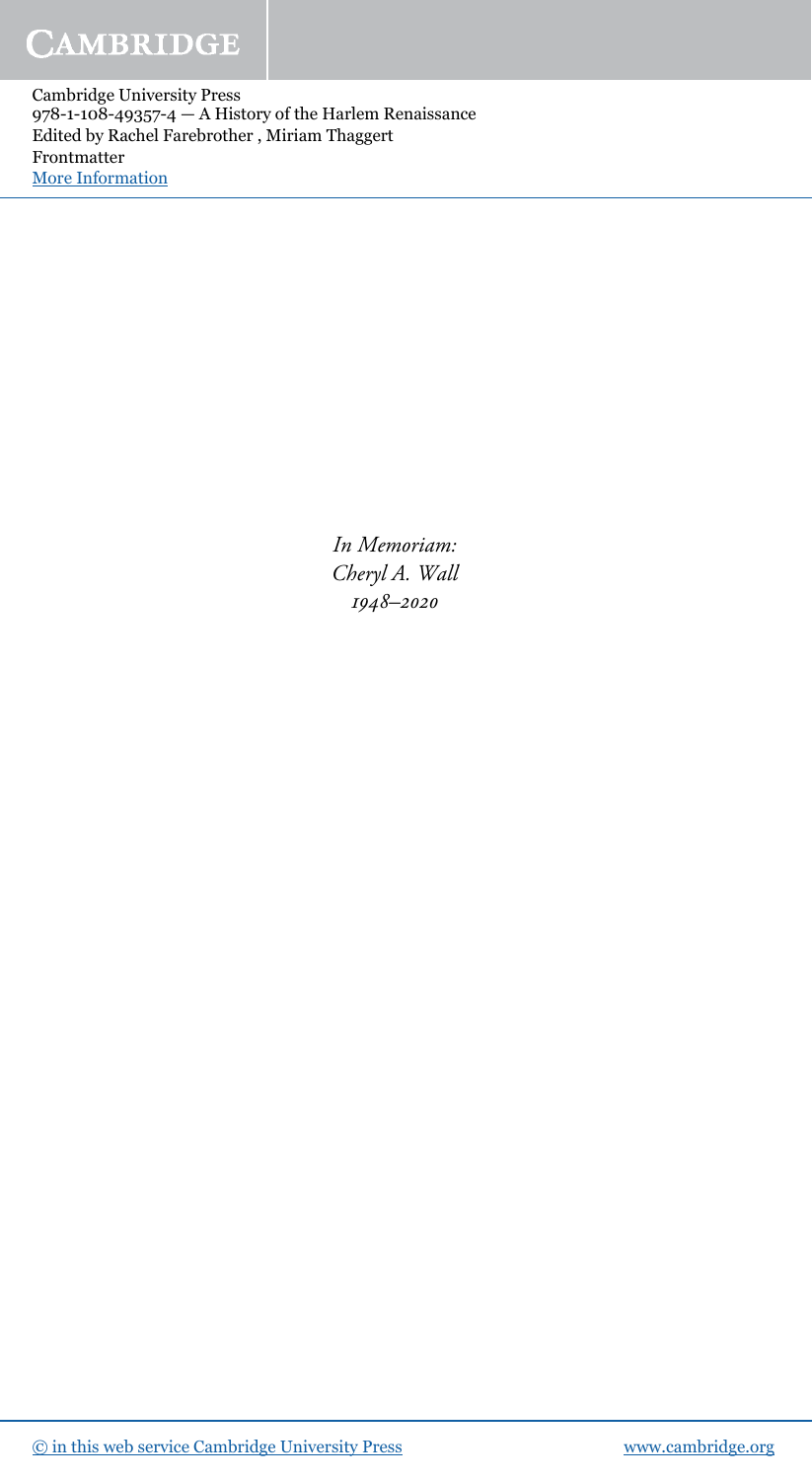#### Contents

| List of Illustrations<br><b>Notes on Contributors</b><br>Acknowledgments |                                                                                                     | page x<br>xii<br>xix |
|--------------------------------------------------------------------------|-----------------------------------------------------------------------------------------------------|----------------------|
|                                                                          | Introduction: Revising a Renaissance<br>Rachel Farebrother and Miriam Thaggert                      | 1                    |
| PART I.<br><b>RE-READING THE NEW NEGRO</b>                               |                                                                                                     | 19                   |
| I.                                                                       | Cultural Nationalism and Cosmopolitanism in the Harlem<br>Renaissance<br>Daniel G. Williams         | 2I                   |
| 2.                                                                       | Making the Slave Anew: History and the<br>Archive in New Negro Renaissance Poetry<br>Clare Corbould | 38                   |
| 3.                                                                       | The New Negro among White Modernists<br>Kathleen Pfeiffer                                           | 55                   |
| 4.                                                                       | The <i>Bildungsroman</i> in the Harlem Renaissance<br>Mark Whalan                                   | 72                   |
| 5.                                                                       | The Visual Image in New Negro Renaissance Print Culture<br>Caroline Goeser                          | 89                   |
|                                                                          | PART II. EXPERIMENTING WITH THE NEW NEGRO                                                           | 109                  |
| 6.                                                                       | Gwendolyn Brooks: Riot after the New Negro Renaissance<br>Sonya Posmentier                          | ш                    |
| 7.                                                                       | Romans à Clef of the Harlem Renaissance<br>Sinéad Moynihan                                          | 125                  |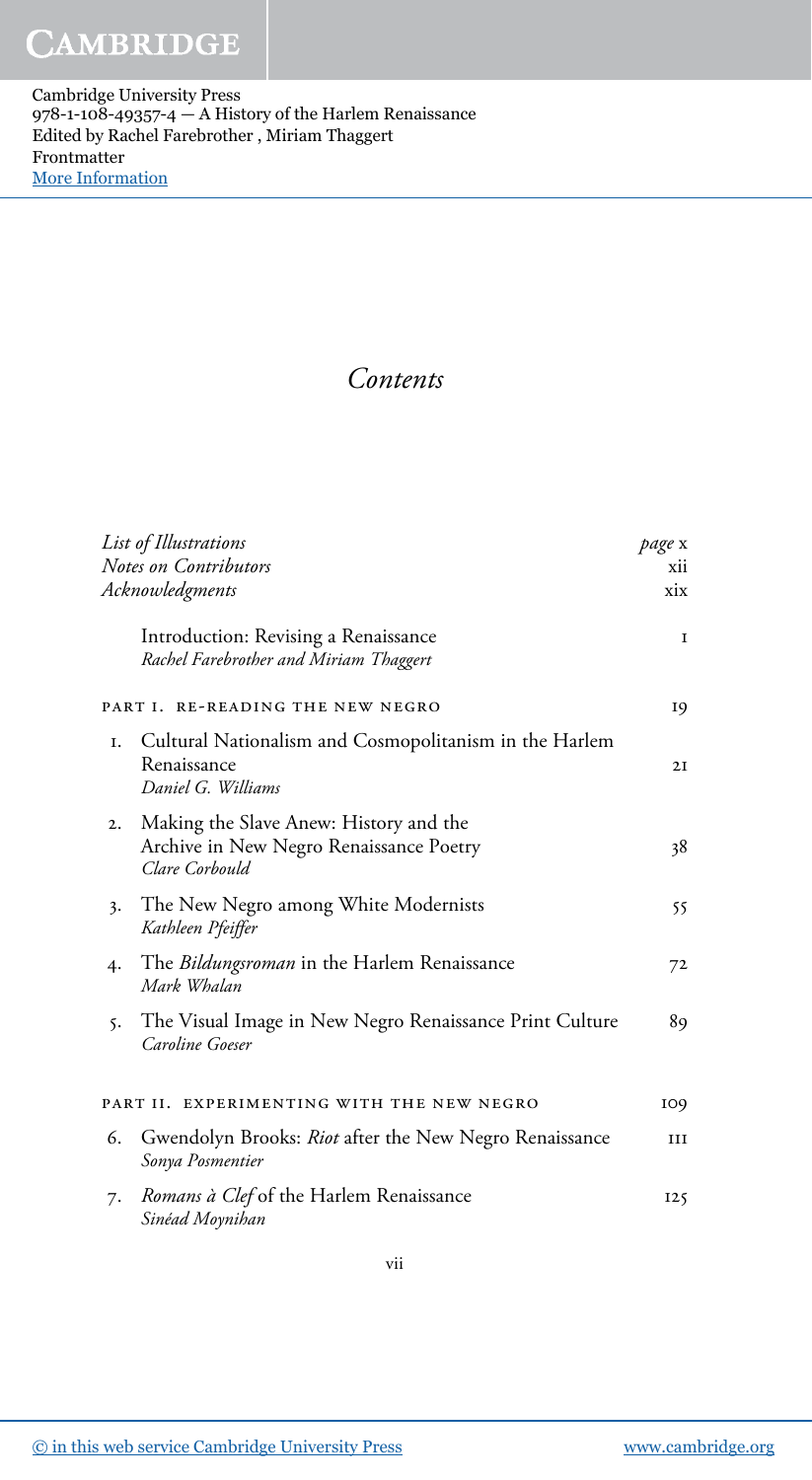| viii                                      | Contents                                                                                                                     |     |
|-------------------------------------------|------------------------------------------------------------------------------------------------------------------------------|-----|
| 8.                                        | Modernist Biography and the Question of Manhood:<br>Eslanda Goode Robeson's Paul Robeson, Negro<br>Fionnghuala Sweeney       | I44 |
| 9.                                        | Modernism and Women Poets of the Harlem Renaissance<br>Maureen Honey                                                         | 159 |
| IO.                                       | Children's Literature of the Harlem Renaissance<br>Katharine Capshaw                                                         | 175 |
| PART III. RE-MAPPING THE NEW NEGRO<br>193 |                                                                                                                              |     |
| II.                                       | London, New York, and the Black Bolshevik Renaissance:<br>Radical Black Internationalism during the New<br>Negro Renaissance | 195 |
|                                           | James Smethurst                                                                                                              |     |
| I2.                                       | Island Relations, Continental Visions, and Graphic Networks<br>Jak Peake                                                     | 2II |
| 13.                                       | "Symbols from Within": Charting the Nation's Regions<br>in James Weldon Johnson's God's Trombones<br>Noelle Morrissette      | 233 |
| 14.                                       | Rudolph Fisher: Renaissance Man and Harlem's Interpreter<br>Jonathan Munby                                                   | 252 |
|                                           | PART IV. PERFORMING THE NEW NEGRO                                                                                            | 269 |
| 15.                                       | Zora Neale Hurston's Early Plays<br>Mariel Rodney                                                                            | 27I |
| 16.                                       | Zora Neale Hurston, Film, and Ethnography<br>Hannah Durkin                                                                   | 290 |
| I7.                                       | The Pulse of Harlem: African American Music and<br>the New Negro Revival<br>Andrew Warnes                                    | 307 |
| 18.                                       | The Figure of the Child Dancer in Harlem Renaissance<br>Literature and Visual Culture<br>Rachel Farebrother                  | 325 |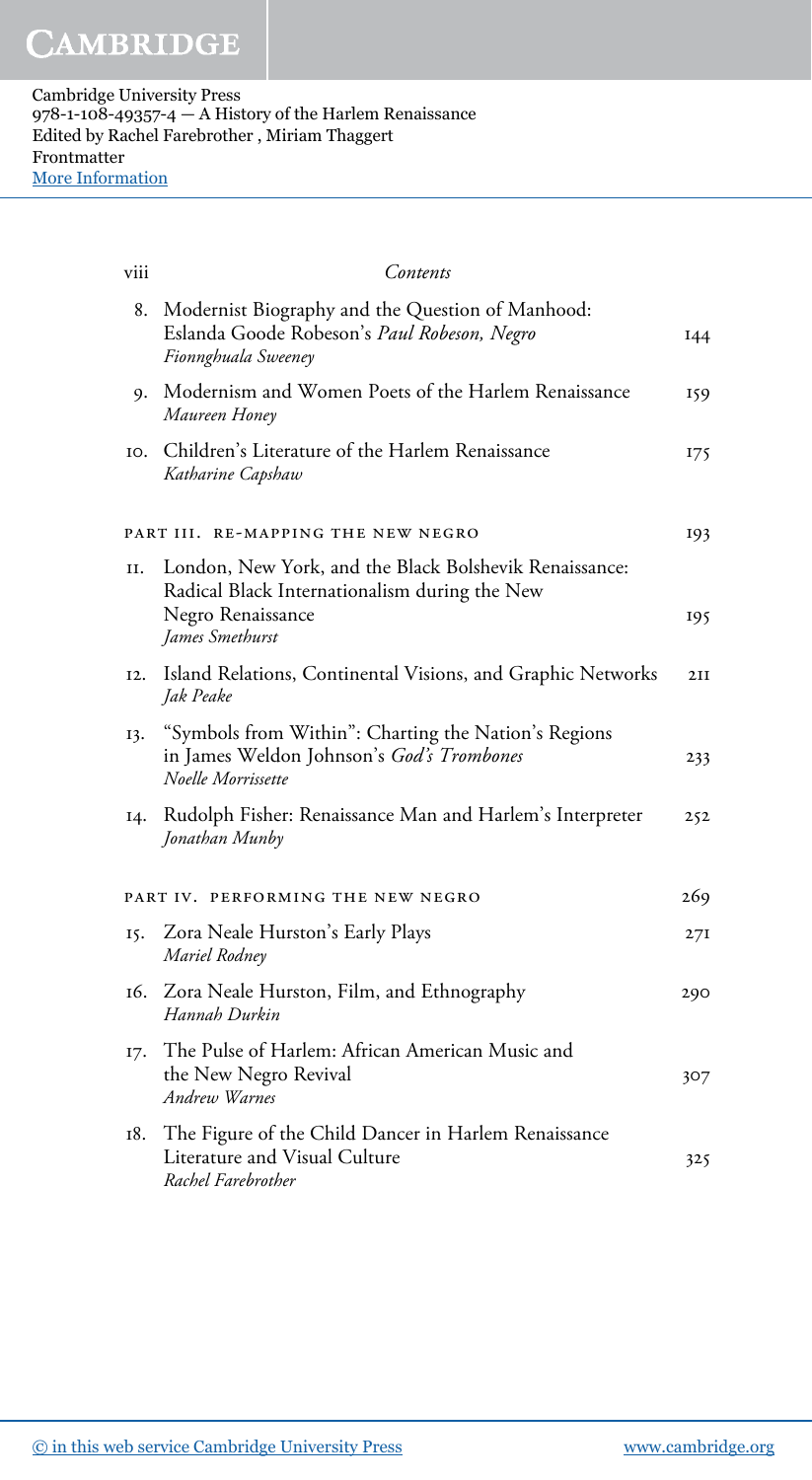| Contents                                                               | ix  |
|------------------------------------------------------------------------|-----|
| 19. Jazz and the Harlem Renaissance<br>Wendy Martin                    | 345 |
| 20. Alain Locke and the Value of the Harlem Renaissance<br>Shane Vogel | 361 |
| Afterword<br>Deborah E. McDowell                                       | 378 |
| Bibliography                                                           |     |
| Index                                                                  |     |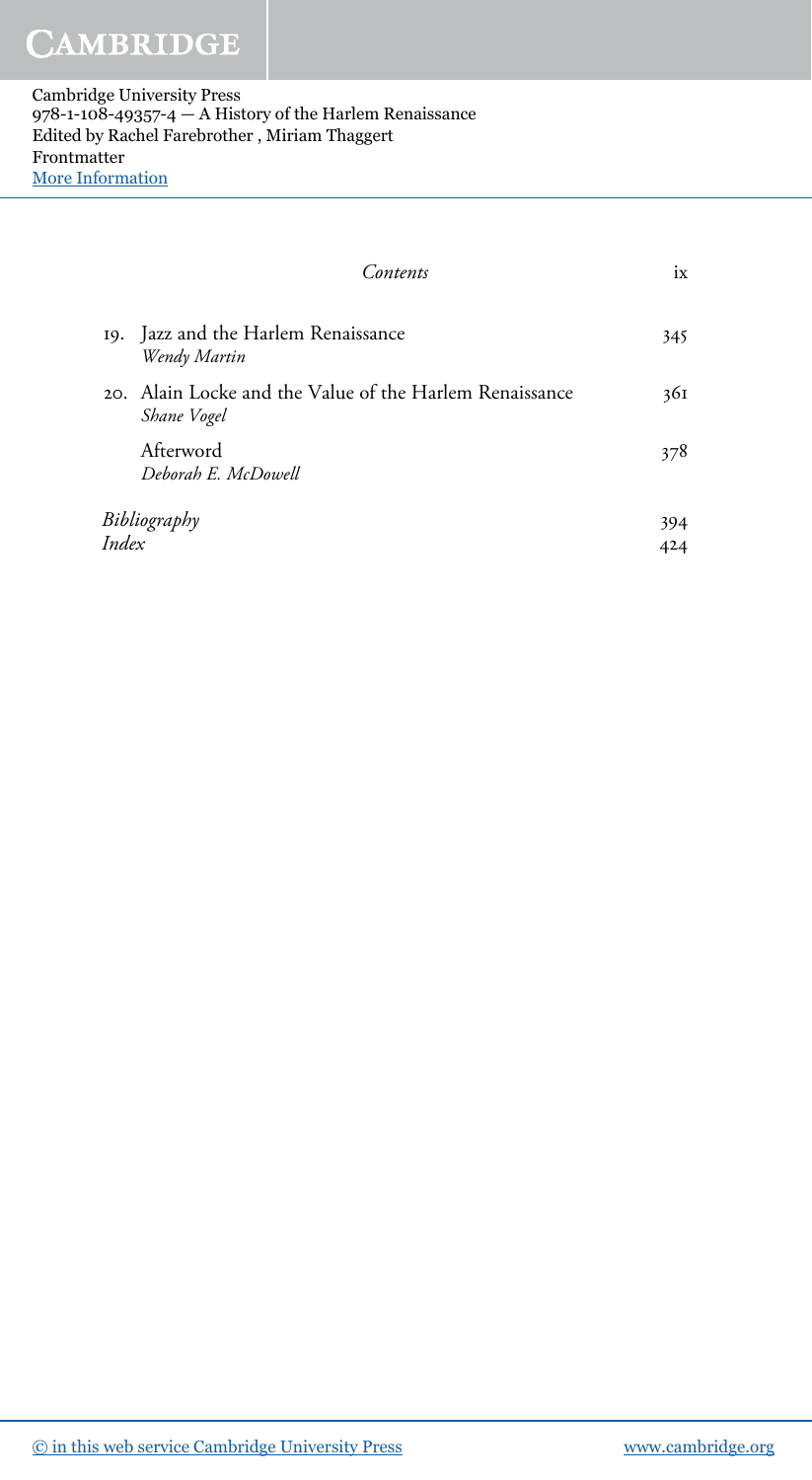### Illustrations

|      | 2.1 Jessie Fauset, "Oriflamme," The Crisis 19, no. 3                 | page 48         |
|------|----------------------------------------------------------------------|-----------------|
|      | (January 1920), 128.                                                 |                 |
| 5.1  | Aaron Douglas, The Young Blood Hungers, cover of The Crisis          | 94              |
|      | (May 1928). Yale Collection of American Literature, Beinecke         |                 |
|      | Rare Book and Manuscript Library, Yale University.                   |                 |
| 5.2  | Joyce Carrington, cover of <i>The Crisis</i> (September 1928).       | 96              |
|      | General Research & Reference Division, Schomburg Center              |                 |
|      | for Research in Black Culture, The New York Public Library,          |                 |
|      | Astor, Lenox, and Tilden Foundations.                                |                 |
| 5.3  | E. Simms Campbell, illustration in Sterling Brown, Southern          | IO2             |
|      | Road (New York: Harcourt Brace, 1932), frontispiece for              |                 |
|      | Part I. Special Collections, University of Houston Libraries.        |                 |
| 5.4  | Prentiss Taylor, "Christ in Alabama," in Langston Hughes,            | IO5             |
|      | Scottsboro Limited (New York: Golden Stair Press, 1932).             |                 |
|      | Collection of Joseph R. Quiroz.                                      |                 |
| 12.I | Haldane Macfall by H. S. Mendelssohn, The Review of                  | 2I2             |
|      | Reviews, Vol. XVIII (July-December, 1898), 92.                       |                 |
|      | 12.2 Frontispiece, The House of the Sorcerer (Boston: R. G. Badger   | 2I <sub>3</sub> |
|      | & Co., 1900).                                                        |                 |
|      | 12.3 Winold Reiss, "Two Public School Teachers," Survey              | 216             |
|      | Graphic, March 1925, 687.                                            |                 |
|      | 12.4 Winold Reiss, "A College Lad," Survey Graphic,                  | 218             |
|      | March 1925, 654.                                                     |                 |
|      | 12.5 Winold Reiss, "A Woman from the Virgin Islands," Survey         | 220             |
|      | Graphic, March 1925, 685.                                            |                 |
|      | 12.6 Winold Reiss, "From the Tropic Isles," <i>The New Negro: An</i> | 22I             |
|      | Interpretation.                                                      |                 |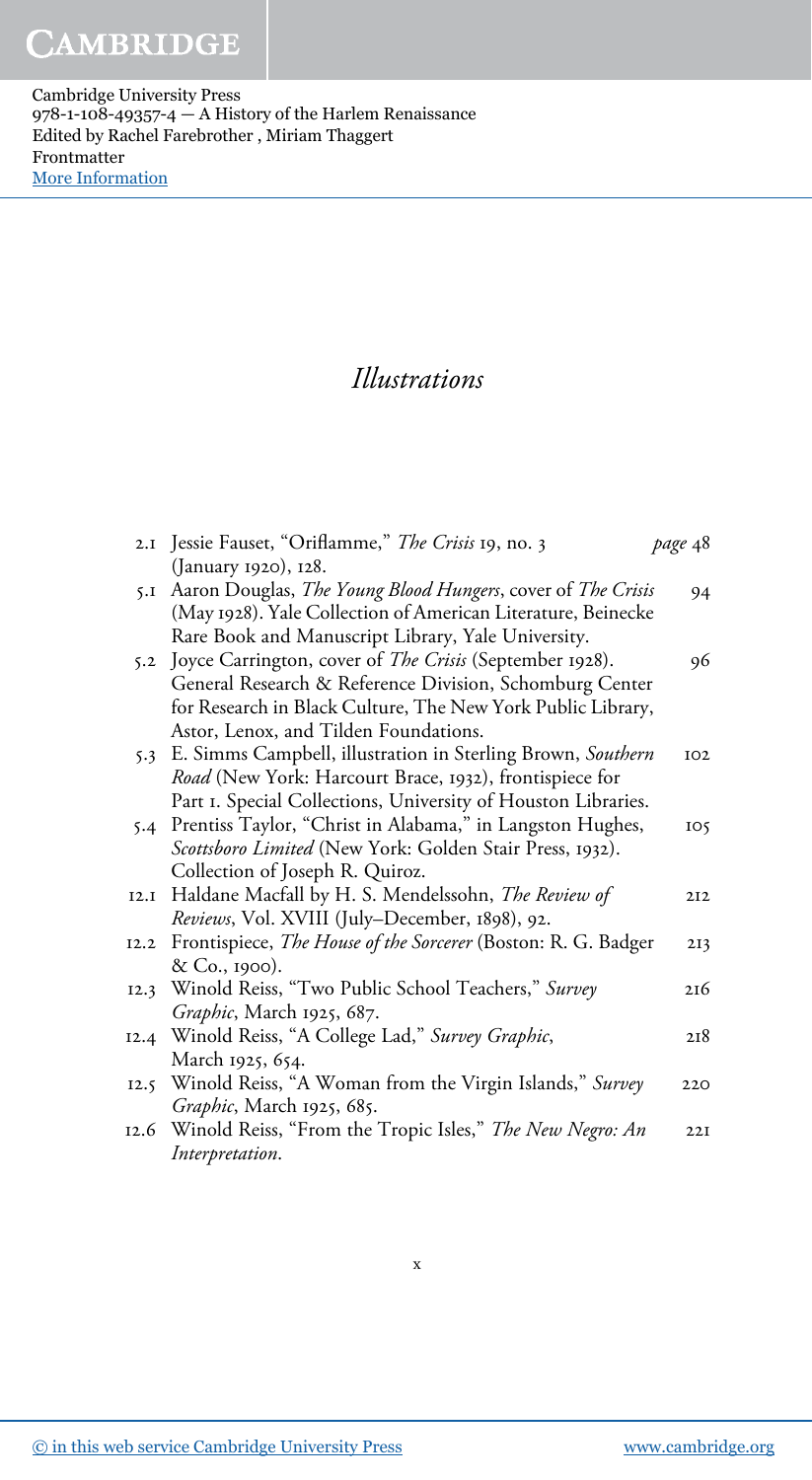| List of Illustrations                                                                                                   | xi     |
|-------------------------------------------------------------------------------------------------------------------------|--------|
| 12.7 Eric Walrond and Miguel Covarrubias, "Enter, the New<br>Negro, a Distinctive Type Recently Created by the Coloured | 2.2.2. |
| Cabaret Belt in New York," Vanity Fair, December 1924,<br>60-61 (© María Elena Rico Covarrubias).                       |        |
| 18.1 Cover of The Brownies' Book, January 1920, n. p.                                                                   | 333    |
| 18.2 Carriebel B. Cole, "Playtime: Hark, Hark, the Dogs Do Bark,                                                        | 334    |
| A Nursery Rhyme Dance," The Brownies' Book, January 1920,                                                               |        |
| $20 - 21$ .                                                                                                             |        |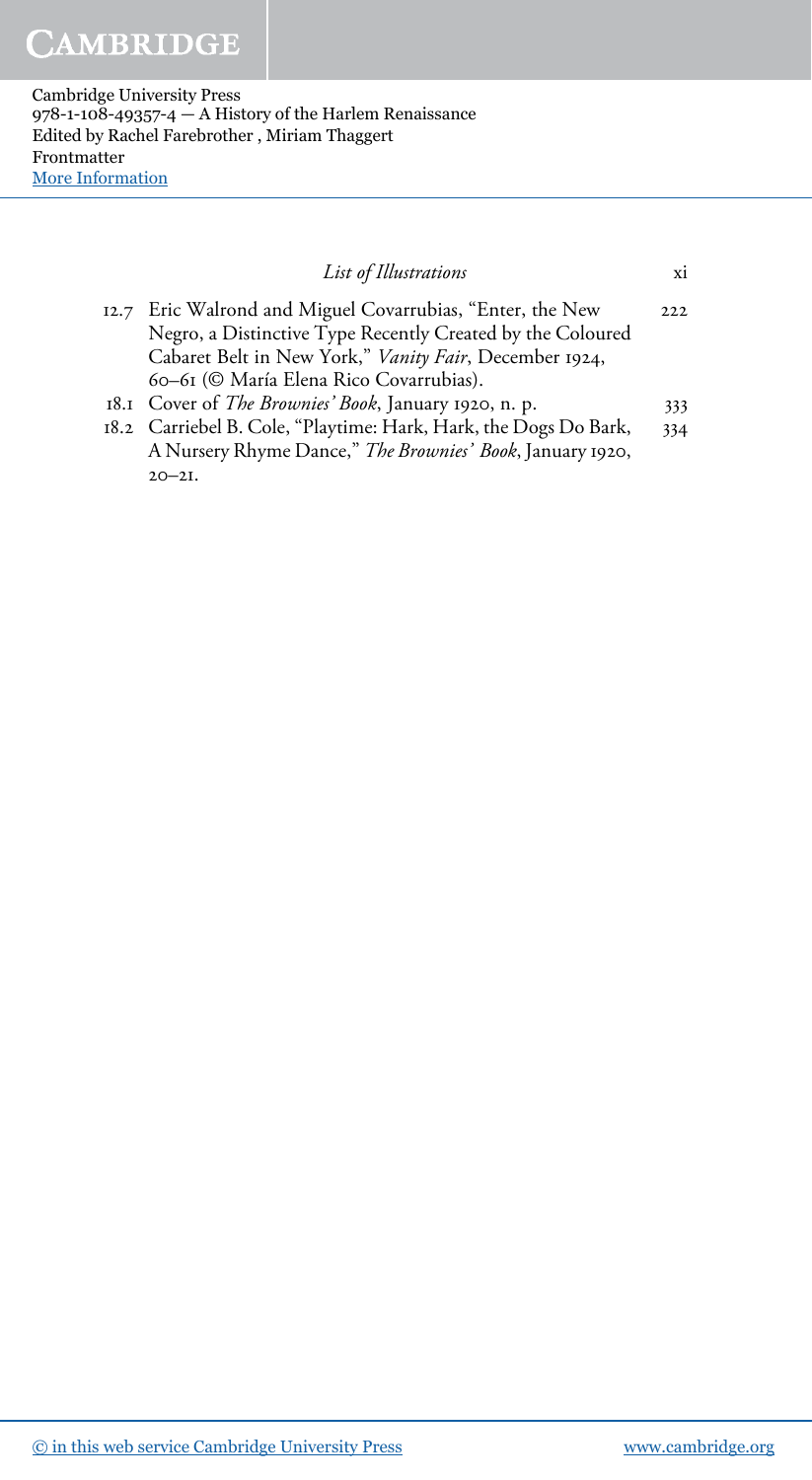### Notes on Contributors

- katharine capshaw is Professor of English and Africana Studies affiliate at the University of Connecticut and author of Children's Literature of the Harlem Renaissance (Indiana University Press, 2004) and Civil Rights Childhood: Picturing Liberation in African American Photobooks (University of Minnesota Press, 2014). With Anna Mae Duane, she edited Who Writes for Black Children? African American Children's Literature before 1900 (University of Minnesota Press, 2017). She has authored dozens of articles on race and childhood, and is currently writing a book on children's theater during the Black Arts Movement.
- clare corbould is Associate Professor of History at Deakin University, Melbourne. She is author of Becoming African Americans: Black Public Life in Harlem, 1919–1939 (Harvard University Press, 2009) and coeditor of Remembering the Revolution: Memory, History, and Nation-Making from Independence to the Civil War (University of Massachusetts Press, 2013). Recent work on interwar Harlem includes "Race, Photography, Labor, and Entrepreneurship in the Life of Maurice Hunter, Harlem's 'Man of 1,000 Faces'" in Radical History Review, vol. 132 and "Class, Gender, and Community in Harlem Sketches: Representing Black Urban Modernity in Interwar Newspapers," in Race Capital? Harlem as Setting and Symbol, ed. Andrew M. Fearnley and Daniel Matlin (Columbia University Press, 2018).
- hannah durkin is a Lecturer in Literature and Film at Newcastle University. Her research focuses on twentieth-century Black Atlantic literary and visual cultures with a particular emphasis on anthropology, cinema, dance, and slavery. She is currently working on two booklength projects. The first centers on Sally "Redoshi" Smith (c. 1848–1936) and other survivors of the slave ship Clotilda. The second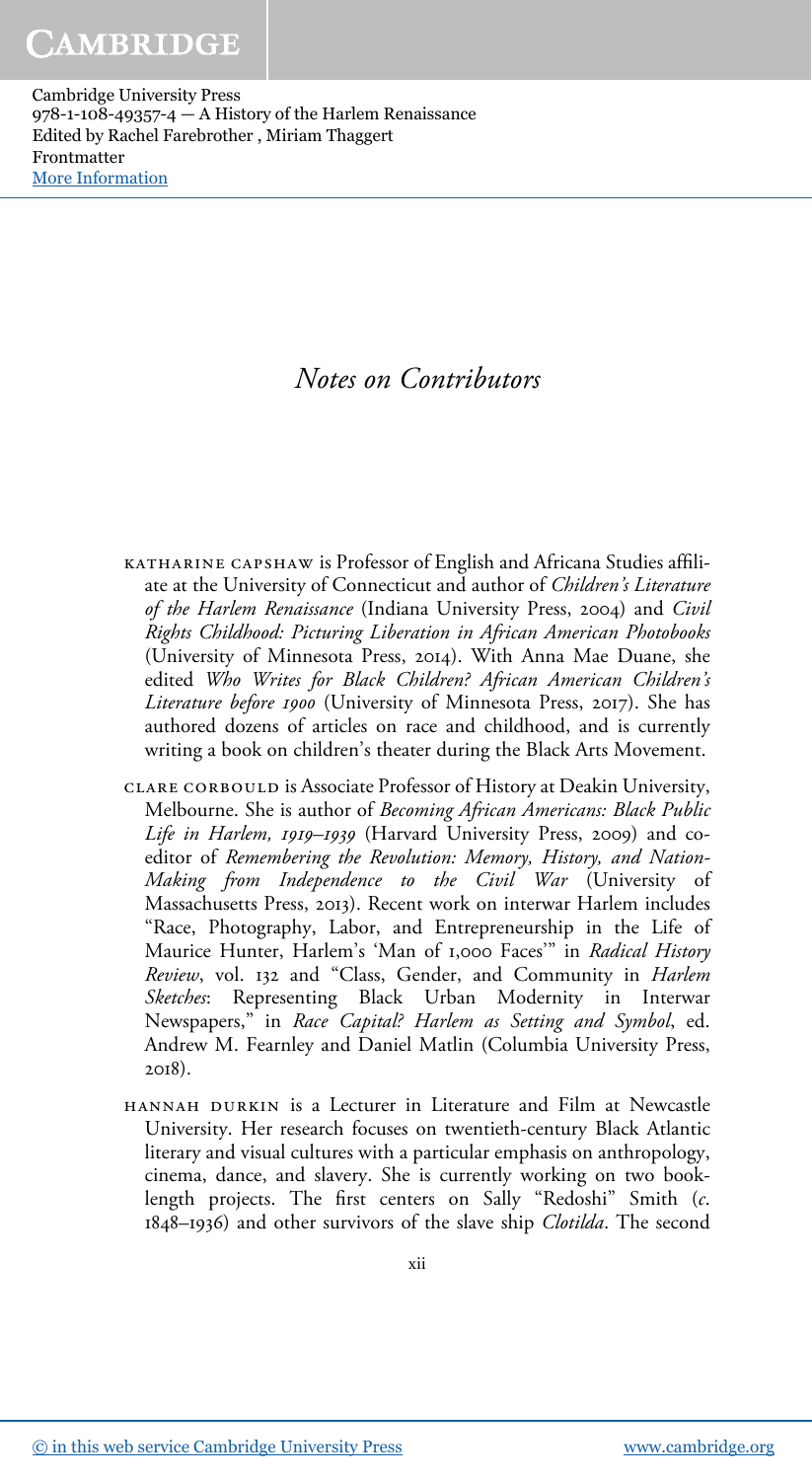#### Notes on Contributors xiii

examines early black and Jewish women ethnographic filmmakers' pioneering contributions to art and anthropology. She is the author of Josephine Baker and Katherine Dunham: Dances in Literature and Cinema (University of Illinois Press, 2019); co-author with Celeste-Marie Bernier, Alan Rice, and Lubaina Himid of Inside the Invisible: Memorialising Slavery and Freedom in the Life and Works of Lubaina Himid (Liverpool University Press, 2019); and co-editor with Celeste-Marie Bernier of Visualising Slavery: Art Across the African Diaspora (Liverpool University Press, 2016).

- rachel farebrother is a Senior Lecturer in English Literature and American Studies at Swansea University, UK. She is the author of The Collage Aesthetic in the Harlem Renaissance (Ashgate, 2009). Her work has appeared in various venues including the Journal of American Studies, MELUS, Modernism/modernity, and Afromodernism: Paris, Harlem and the Avant-Garde, ed. Fionnghuala Sweeney and Kate Marsh (Edinburgh University Press, 2013).
- caroline goeser is W. T. and Louise J. Moran Chair of Learning and Interpretation at the Museum of Fine Arts, Houston (MFAH) and oversees the Museum's educational and public programs and university partnerships. She is the project director for the Institute of Museum and Library Services grant, "From Cradle to Hub: Advancing Visitor Engagement at the MFAH." She is spearheading a leading-edge study on audience engagement with Slover Linett Audience Research, designed to grow and diversify the Museum's constituents. Prior to her work at MFAH, she was Associate Professor of Art History at the University of Houston. Her publications include Picturing the New Negro: Harlem Renaissance Print Culture and Modern Black Identity (University Press of Kansas, 2007), and "The Blare of God's Trombones: Modernizing Biblical Narratives in the Work of Aaron Douglas," in Beholding Christ and Christianity in African-American Art, ed. James Romaine and Phoebe Wolfskill (Pennsylvania State University Press, 2017).
- maureen honey is Professor Emeritus of English and Women's and Gender Studies at the University of Nebraska-Lincoln, specializing in American Women's Literature, the Harlem Renaissance, and Women in World War II. She is considered one of the leading scholars in Harlem Renaissance and Modernist Studies and has published numerous essays on these and other subjects. She is the editor or author of nine books,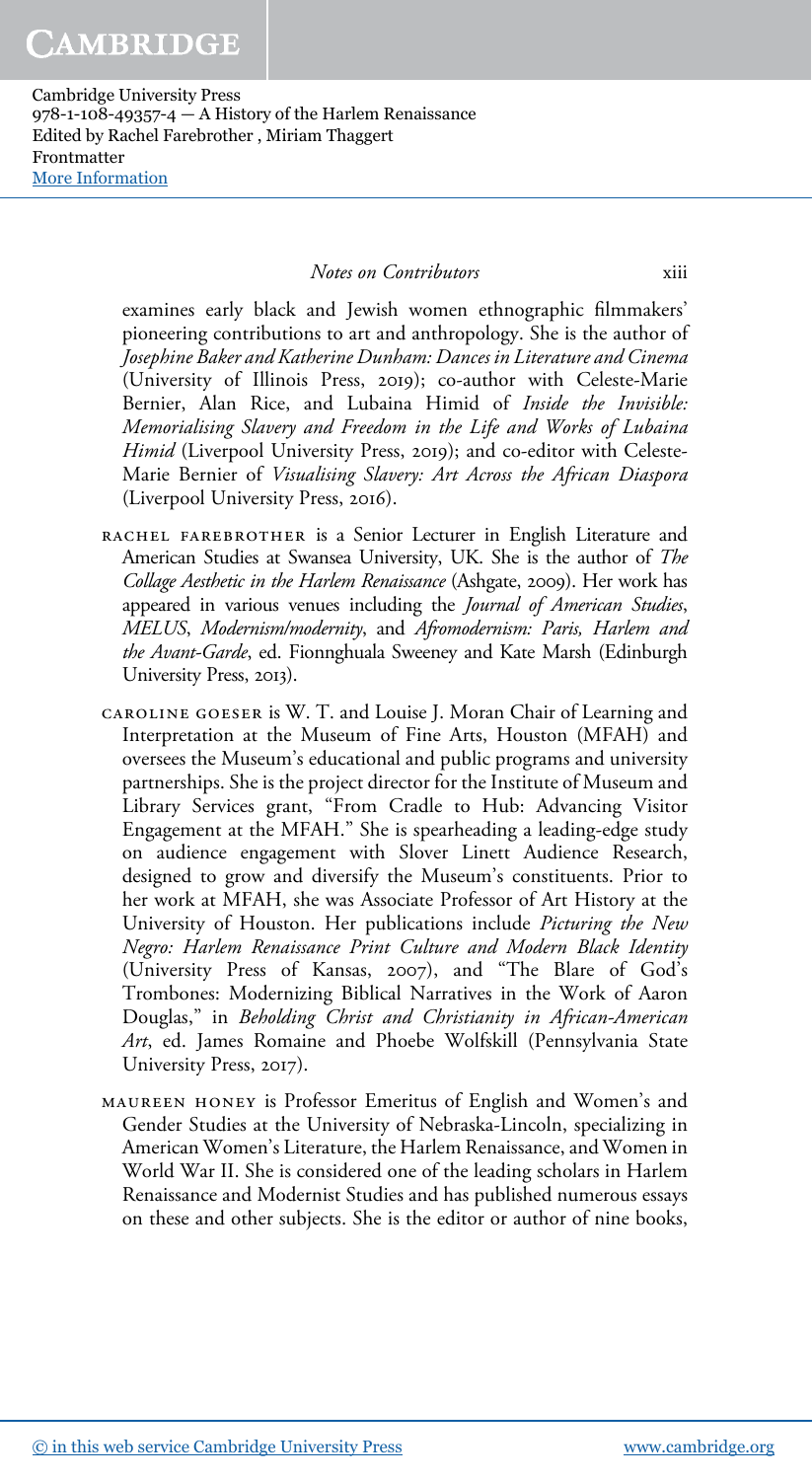xiv Notes on Contributors

including Shadowed Dreams: Women's Poetry of the Harlem Renaissance (Rutgers University Press 2006, 1989); Bitter Fruit: African American Women in World War II (University of Missouri Press, 1999); Creating Rosie the Riveter: Class, Gender and Propaganda during World War II (University of Massachusetts Press, 1984); and Double-Take: A Revised Harlem Renaissance Anthology (with Venetria K. Patton, Rutgers University Press, 2001). Her most recent book is the critical monograph Aphrodite's Daughters: Three Modernist Poets of the Harlem Renaissance (Rutgers University Press, 2016), which focuses on the lives and lyric poetry of Angelina Weld Grimké, Gwendolyn B. Bennett, and Mae V. Cowdery.

- WENDY MARTIN is Professor of American Literature and American Studies at Claremont Graduate University and Chair of the Department of English. The author of numerous articles on American literature and culture, she founded and continues to edit Women's Studies: An Interdisciplinary Journal. Her books include An American Sisterhood (Harper & Row, 1972); An American Triptych: Anne Bradstreet, Emily Dickinson and Adrienne Rich (University of North Carolina Press, 1984); New Essays on The Awakening (Cambridge University Press, 1988); We Are the Stories We Tell (Pantheon, 1990); Colonial American Travel Narratives (Penguin, 1994); The Cambridge Companion to Emily Dickinson (Cambridge University Press, 2002); More Stories We Tell (Pantheon, 2004); The Art of the Short Story (Pearson-Longman, 2006), The Cambridge Introduction to Emily Dickinson (Cambridge University Press, 2007); All Things Dickinson: An Encyclopedia Of Emily Dickinson's World (Greenwood, 2014); The Gilded Age and The Progressive Era (with Cecelia Tichi, Greenwood, 2016); and The Routledge Introduction to American Women Writers (with Sharone Williams, Routledge, 2016); The Concise Oxford Companion to American Literature (with Danielle Hinrichs, Oxford University Press, 2020).
- DEBORAH E. MCDOWELL is a scholar of African American/American literature and the Alice Griffin Professor of Literary Studies and Director of the Carter G. Woodson Institute for African American and African Studies at the University of Virginia, where she has been a member of the faculty since 1987. Her publications include "The Changing Same": Studies in Fiction by African-American Women (Indiana University Press, 1995); Leaving Pipe Shop: Memories of Kin (Norton, 1998); as well as numerous articles, book chapters, and scholarly editions. She is co-editor (with Claudrena Harold and Juan Battle)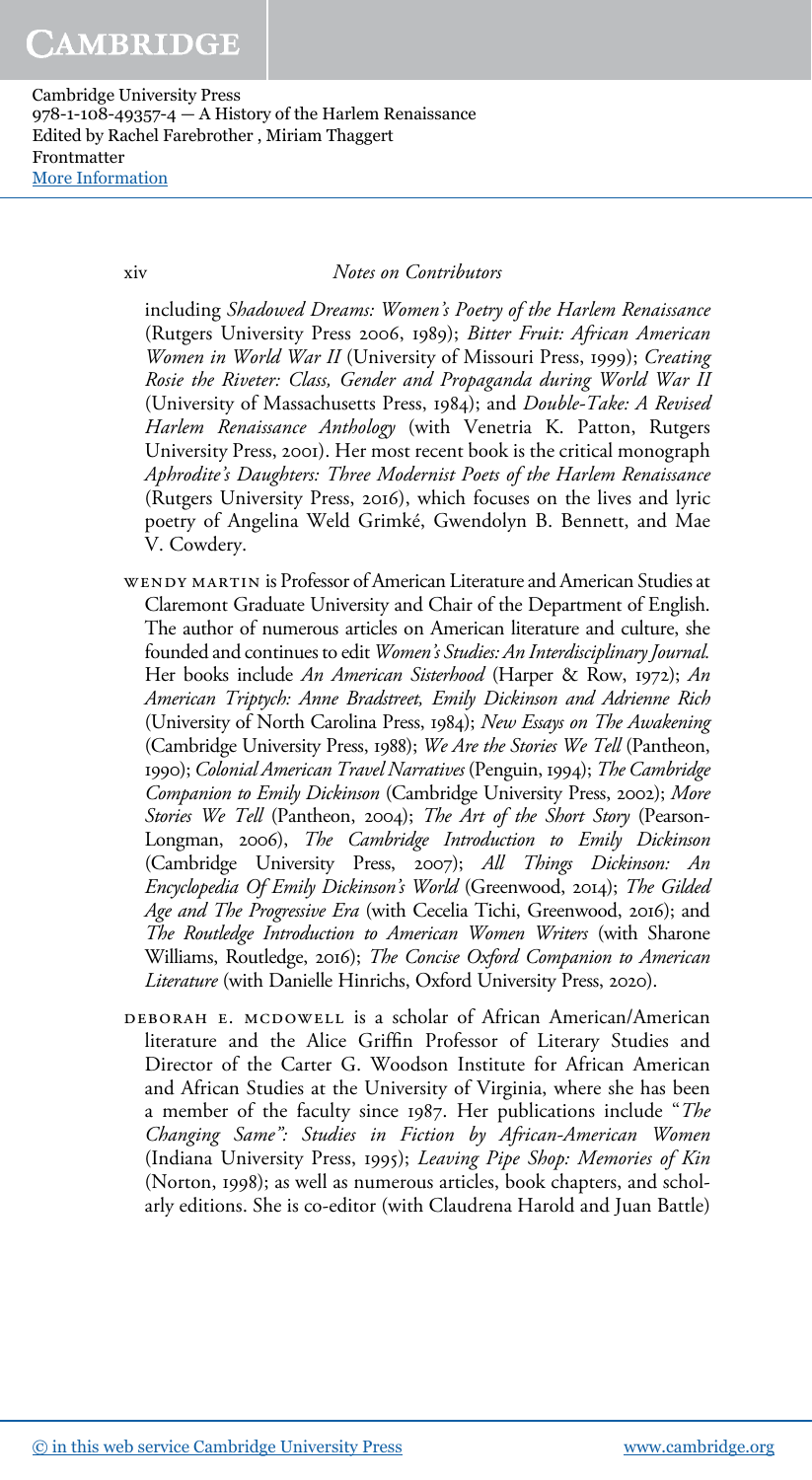#### Notes on Contributors xv

of The Punitive Turn: Race, Inequality, and Mass Incarceration (University of Virginia Press, 2013). Extensively involved in editorial projects pertaining to the subject of African American literature, she founded the African American Women Writers Series for Beacon Press and served as its editor from 1985 to 1993. This project oversaw the reissue of fourteen novels by African American women writers from the nineteenth and twentieth centuries. She also served as a period editor for the Norton Anthology of African-American Literature, contributing editor to the D. C. Heath Anthology of American Literature, and co-editor with Arnold Rampersad of Slavery and the Literary Imagination. Her service on various editorial boards has included PMLA, American Literature, Genders, and African-American Review, Modern Fiction Studies, and Tulsa Studies in Women's Literature.

- noelle morrissette is Associate Professor of English at the University of North Carolina-Greensboro and Director of the Program in African American and African Diaspora Studies. She is the author-editor of New Perspectives on James Weldon Johnson's The Autobiography of an Ex-Colored Man (University of Georgia Press, 2017) and the author of the scholarly monograph, James Weldon Johnson's Modern Soundscapes (University of Iowa Press, 2013).
- SINÉAD MOYNIHAN is Associate Professor in American and Atlantic Literatures at the University of Exeter. Her research focuses on twentiethand twenty-first century American and Irish literatures, especially African American literature, the literature of racial passing, and literatures dealing with questions of race and racialization in a transatlantic context. She has published three monographs and her fourth, "The View from the Kitchen": Domestic Workers in American Literature, 1942–1974, is a work in progress. She has published numerous articles in venues such as MELUS, African American Review, Callaloo, Studies in the Novel, and Studies in American Fiction.
- JONATHAN MUNBY is a Senior Lecturer in the Lancaster Institute for the Contemporary Arts (LICA) at Lancaster University, UK. He has published widely on African American film, literature and popular culture. His current research on the writer and filmmaker Julian Mayfield explores the relationship between African American art and activism by those who attempted to internationalize the freedom struggle after World War II. He is the author of Public Enemies, Public Heroes: Screening the Gangster Film from Little Caesar to Touch of Evil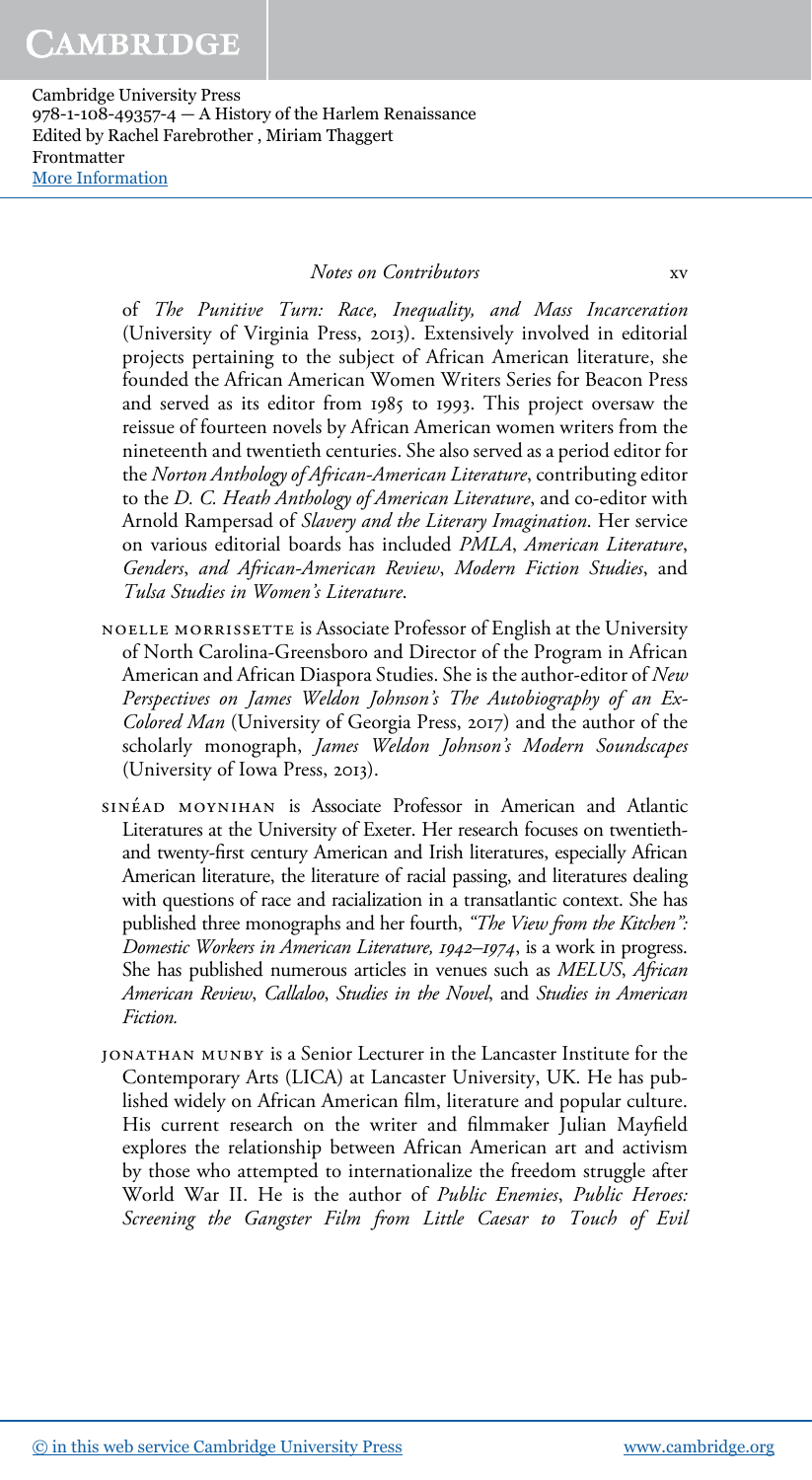xvi Notes on Contributors

(University of Chicago Press, 1999) and Under a Bad Sign: Criminal Self-Representation in African American Popular Culture (University of Chicago Press, 2011).

- jak peake is a Fulbright scholar and literature lecturer in the Department of Literature, Film, and Theatre Studies at the University of Essex. He is the author of Between the Bocas: Towards a Geography of Western Trinidad (Liverpool University Press, 2017). His current research examines Caribbean-New York literary, political, and artistic networks in the early twentieth century. He has published recently on this topic in Radical Americas ("'Watching the Waters': Tropic Flows in the Harlem Renaissance, Black Internationalism and Other Currents," 2018) and has co-edited a 2017 special issue of Comparative American Studies, "American Networks: Radicals under the Radar (1840–1968)" with Wendy McMahon. He also has a book chapter, "Cyril Briggs: Guns, Bombs, Spooks and Writing the Revolution," forthcoming in The Red and the Black: Revolutionary Lives of the Red and Black Atlantic.
- kathleen pfeiffer is Professor of English and Creative Writing at Oakland University in Rochester, Michigan. She has published a monograph, Race Passing and American Individualism (University of Massachusetts Press, 2001), an edited collection, Brother Mine: The Correspondence of Jean Toomer and Waldo Frank (University of Illinois Press, 2010), and has edited and introduced the re-issue of two Harlem Renaissance novels, Nigger Heaven by Carl Van Vechten, and Holiday by Waldo Frank. Her scholarship has appeared in Women's Studies, African American Review, Legacy, and Modernism/modernity, and she has written numerous biographical essays for the Scribner's American Writers Supplements. She was awarded the Kresge Artist Fellowship in 2012, and she won the Michigan Writers Chapbook Contest in 2018 for her memoir Ink.
- sonya posmentier is Associate Professor of English at New York University. She is the author of Cultivation and Catastrophe: The Lyric Ecology of Modern Black Literature (Johns Hopkins University Press, 2017) and is a recipient of the MLA's William Sanders Scarborough award. She is at work on a new book, *Black Reading*, about the intersecting histories of black cultural studies and modern lyric theory. Her essays and articles have appeared in The New York Times Book Review, American Literature, American Literary History, Public Books, and Syndicate.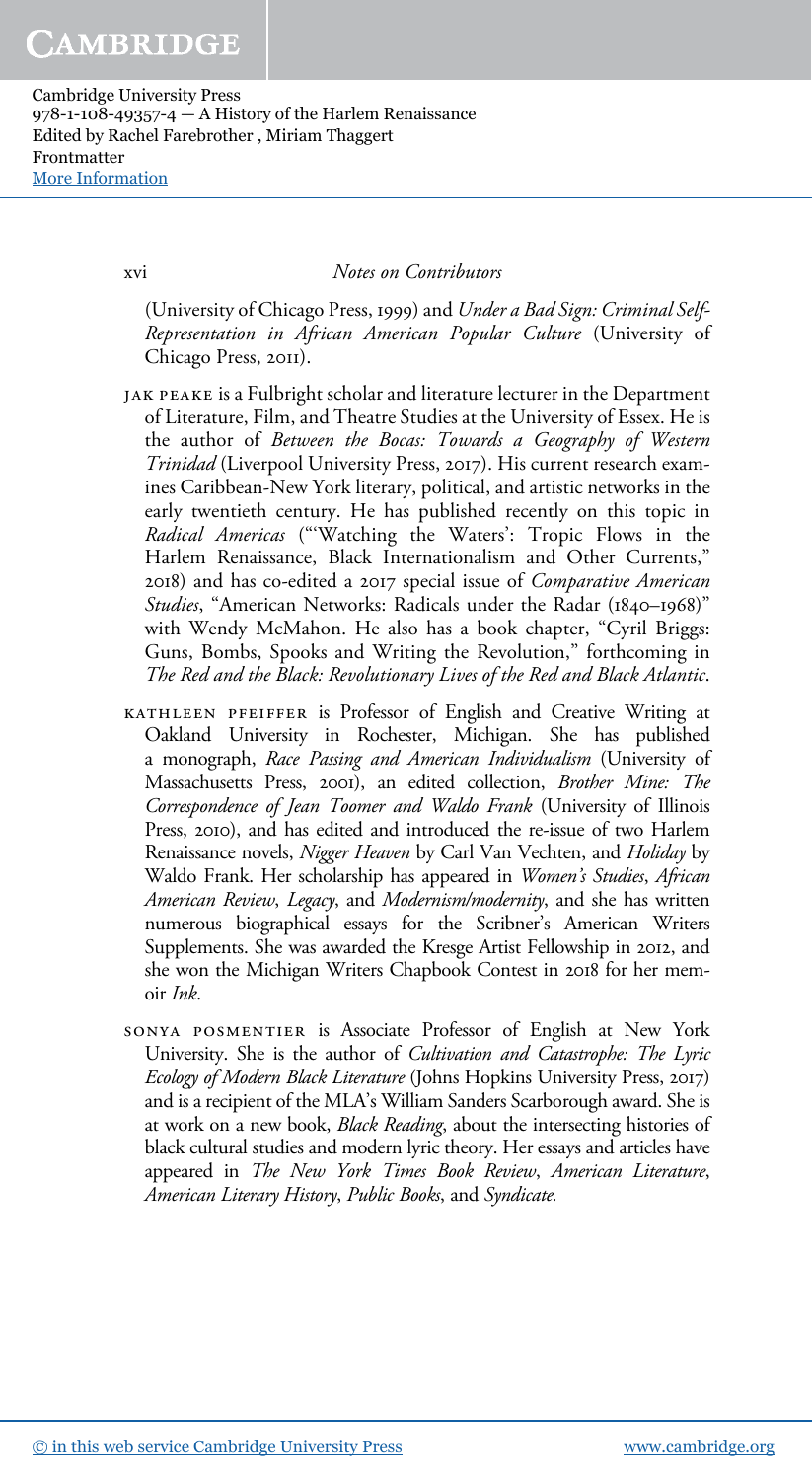Notes on Contributors xvii

mariel rodney is an interdisciplinary scholar of Black Atlantic diasporic literature, performance, and visual culture. Her research and teaching interests span the literature of the Americas and the Caribbean, examining histories of race, gender, and sexuality. Her book manuscript explores the routes to freedom explored by artists and writers of the New Negro era. She currently teaches at SUNY Purchase.

- JAMES SMETHURST is a Professor of Afro-American Studies at the University of Massachusetts Amherst. He is the author of The New Red Negro: The Literary Left and African American Poetry, 1930–1946 (Oxford University Press, 1999), The Black Arts Movement: Literary Nationalism in the 1960s and 1970s (University of North Carolina Press, 2005), The African American Roots of Modernism: From Reconstruction to the Harlem Renaissance (University of North Carolina Press, 2011), and Brick City Vanguard: Amiri Baraka, Black Music, Black Modernity (University of Massachusetts Press, 2020). He also co-edited Left of the Color Line: Race, Radicalism and Twentieth-Century Literature of the United States (University of North Carolina Press, 2003), Radicalism in the South Since Reconstruction (Palgrave Macmillan, 2006), and SOS – Calling All Black People: A Black Arts Movement Reader (University of Massachusetts Press, 2014).
- fionnghuala sweeney works on African American and Caribbean literature and culture, with particular interests in slavery, emancipation, and anti-colonial radicalism. She has published widely on the work of Frederick Douglass, Ireland, and the Black Atlantic, afromodernisms, the visual arts, and the slave narrative, including the monograph Frederick Douglass and the Atlantic World (Liverpool University Press, 2007), and she is currently completing a book on Afromodern London. She teaches American and Black Atlantic literature at Newcastle University, UK.
- miriam thaggert teaches African American Literature in the Department of English at SUNY-Buffalo. She is the author of Images of Black Modernism: Verbal and Visual Strategies of the Harlem Renaissance (University of Massachusetts Press, 2010). Her essays have appeared in African American Review, American Literary History, American Quarterly, Meridians, and Feminist Modernist Studies.
- shane vogel is Ruth N. Halls Professor of English at Indiana University. He is the author of Stolen Time: Black Fad Performance and the Calypso Craze (University of Chicago Press, 2018) and The Scene of Harlem Cabaret: Race, Sexuality, Performance (University of Chicago Press,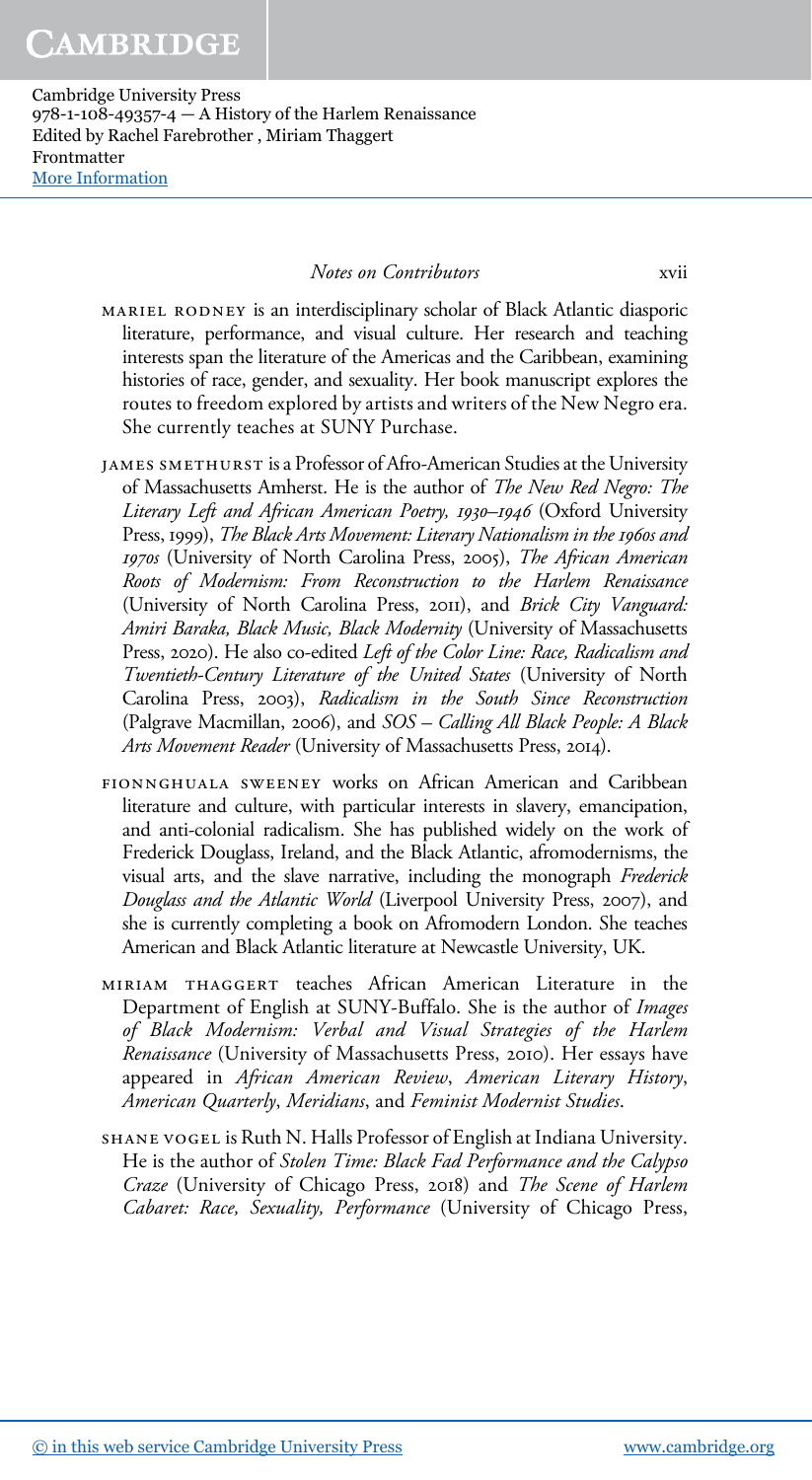xviii Notes on Contributors

2009). He is co-editor (with Soyica Diggs Colbert and Douglas A. Jones, Jr.) of Race and Performance after Repetition (Duke University Press, 2020).

- andrew warnes is Professor of American Studies at the University of Leeds, UK. His work focuses on US literature, food studies, and the cultural traditions of the African Diaspora in the USA. He is the author of How the Shopping Cart Explains Global Consumerism (University of California Press, 2018), American Tantalus (Bloomsbury, 2014), and Savage Barbecue: Race, Culture and the Invention of America's First Food (University of Georgia Press, 2008).
- mark whalan was educated at the University of Warwick, the University of Durham, and the University of Exeter, and holds the Robert and Eve Horn Professorship of English at the University of Oregon. He is the author of Race, Manhood, and Modernism in America: The Short Story Cycles of Sherwood Anderson and Jean Toomer (University of Tennessee Press, 2007), The Great War and the Culture of New Negro (University Press of Florida, 2008), American Culture in the 1910s (Edinburgh University Press, 2010), and World War One, American Literature, and the Federal State (Cambridge University Press, 2018). He also edited The Letters of Jean Toomer, 1919–1924 (University of Tennessee Press, 2006). His work has appeared in the Journal of American Studies, American Literary History, Modernism/modernity, Modern Fiction Studies, American Art, MELUS, and African American Review. He is currently at work editing The Cambridge History of American Modernism.
- DANIEL G. WILLIAMS is Professor of English Literature and Director of the Richard Burton Centre for the Study of Wales at Swansea University. He is the author of Wales Unchained: Literature, Politics and Identity in the American Century (University of Wales Press, 2015), Black Skin, Blue Books: African Americans and Wales 1845–1945 (University of Wales Press, 2012), and Ethnicity and Cultural Authority: From Arnold to Du Bois (Edinburgh University Press, 2006).